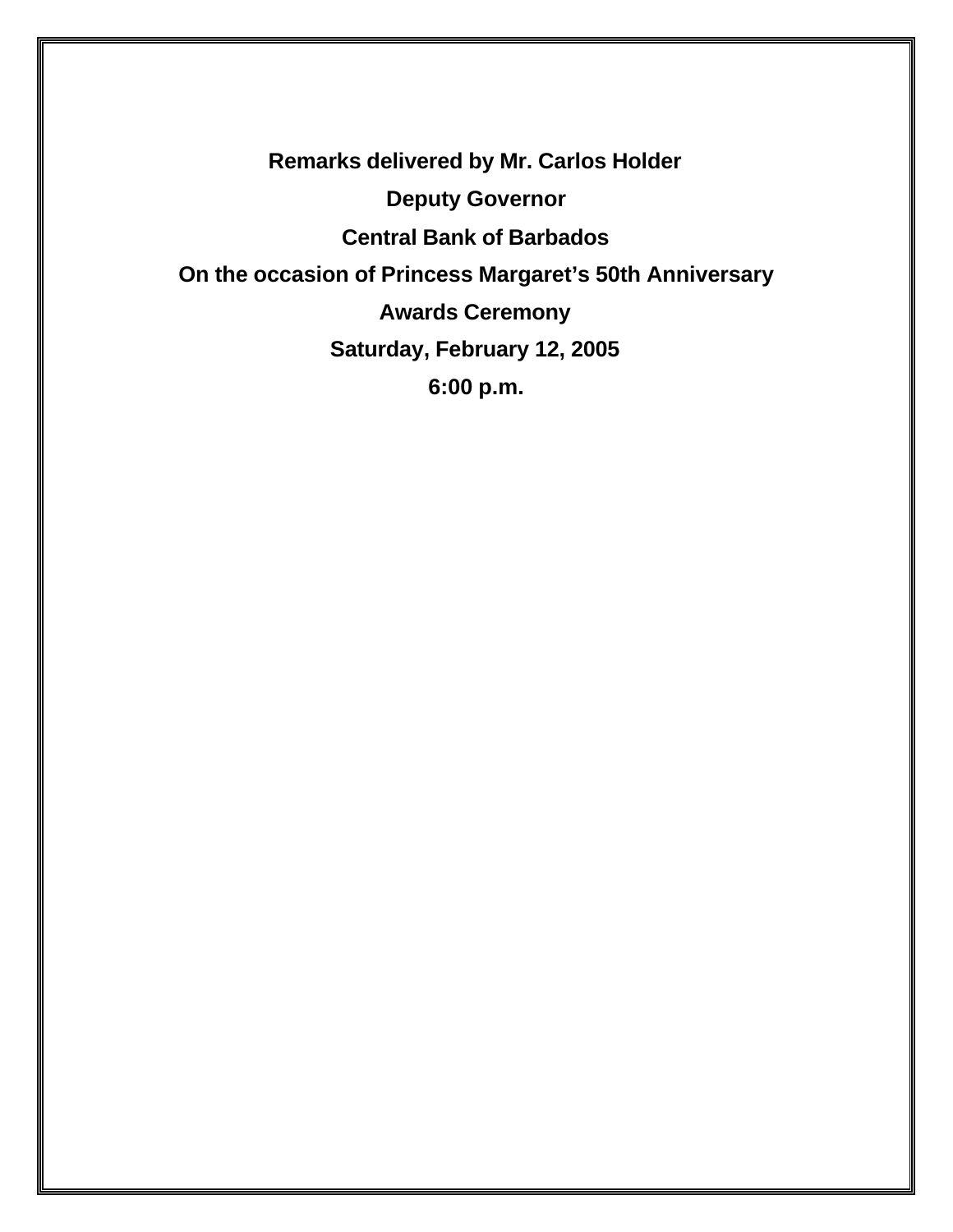Minister of Education, the Honourable Reginald Farley; Minister of State in the Ministry of Education, the Honourable Cynthia Forde; Permanent Secretary in the Ministry of Education, Mrs. Atheline Haynes; Chief Education Officer, Mrs.Wendy Griffith-Watson; Chairman and the Board of Directors of the Princess Margaret Secondary School; Principal, Dr. Wismore Butcher; past and present teachers, fellow honorees, students, distinguished ladies and gentlemen:

It is a single honour and pleasure to have been invited to deliver this address on the occasion of my alma mater's  $50<sup>th</sup>$  Anniversary, not being much older than 50 myself.

I am elated to be back in school and to be among so many familiar faces, great friends and exemplary educators who served with distinction.

I recall with great fondness my days at this school. This is the institution, which helped to shape who I am. So tonight I say thank you from the depth of my heart to all those teachers from whose tutelage I benefited tremendously. Many of you left indelible impressions on my values and personality. I remain indebted to all of you. I am especially indebted to Mr. Reginald Lewis, the then headmaster, who instilled in us two sayings which I still cling to and which I repeat here tonight. (1) To follow the road of least resistance not only make rivers but men crooked, and (2), believe half of what you see and none of what your hear. How often have many of us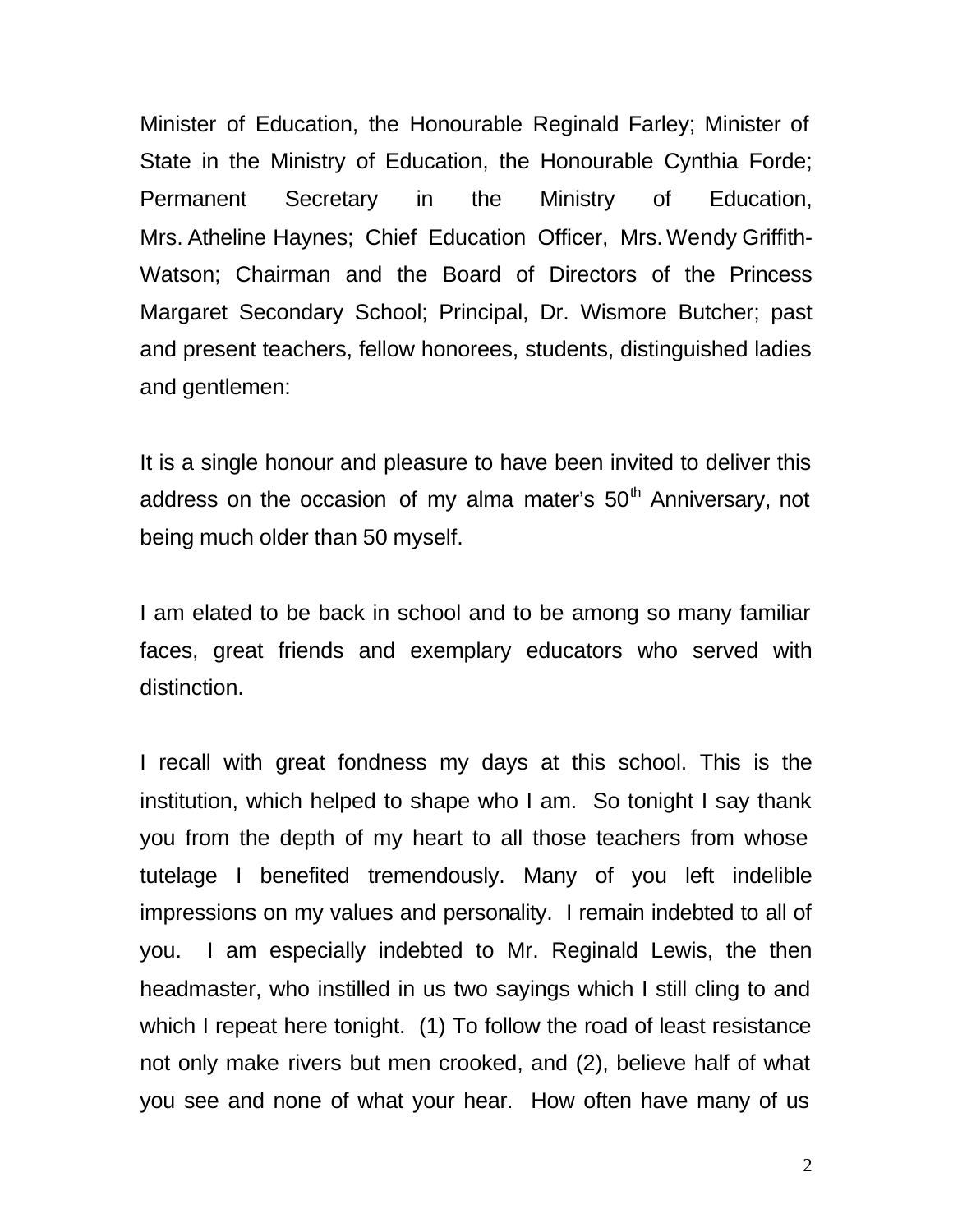gone wrong by not paying heed. Thanks to you, Mr. Lewis for I did pay heed and most likely all of us gathered here.

Princess Margaret Secondary has a rich history and tradition of which I am very proud. To have sustained that tradition of sound values, dedication and loyalty to nurturing young minds, and caring and understanding for 50 years is no mean feat. I commend all the principals, teachers and ancillary staff who upheld the school's conventions, and I implore teachers and other members of staff to always abide by this school's motto: "sublimiora petamus: let us seek higher things." Happy 50<sup>th</sup> Anniversary Princess Margaret!

As a point of departure for my remarks tonight, I wish to encourage you to reflect on the lyrics of our National Anthem, especially those that speak of pride. Permit me to quote a few lines from the first stanza:

> **Our brave forefathers sowed the seed From which our pride has sprung A pride that makes no wanton boast Of what it is has withstood That binds our hearts from coast to coast The pride of nationhood**

Please take time to reflect on the similarity in idea of those lines and these of the school anthem: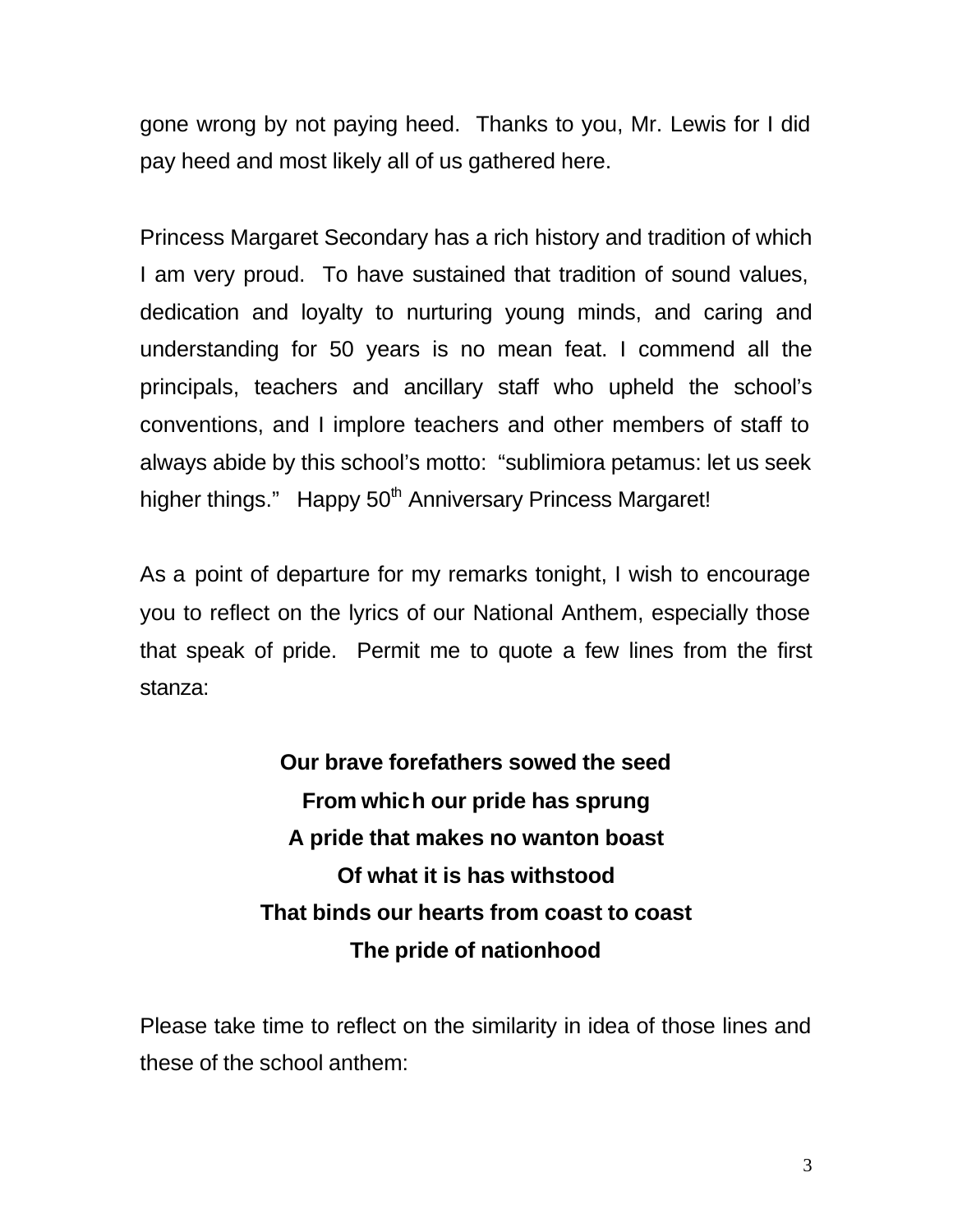## **Lift high your royal banner With pride and dignity**

## **Hold fast to high ideals; never despair.**

**……………………**

Let's heed our motto:

## **Sublimiora Petamus Seek higher things.**

In the six (6) lines of the National Anthem which I recited, the word pride is repeated three (3) times. Undoubtedly, we have a plethora of achievements in this country of which we ought to be proud: an equitable and free education system which has produced learned and law abiding citizens like many in this gathering here tonight; social services comparable to those in the developed world; a strong, democratic system of government; and despite our small size and limited natural resources, an economy that has withstood the rigours of time.

Since economics is my area of expertise, allow me to expand a little on the remarkable achievements of our economy. Do you know that we have a per capita GDP of BDS\$15,900? The income per capita or per capita GDP, is a measure of each citizen's access to the country's resources. Barbados' is higher than all but a few of our Caribbean neighbours' and among the top ten in the Western Hemisphere. Do you know that our inflation rate, at around 1% for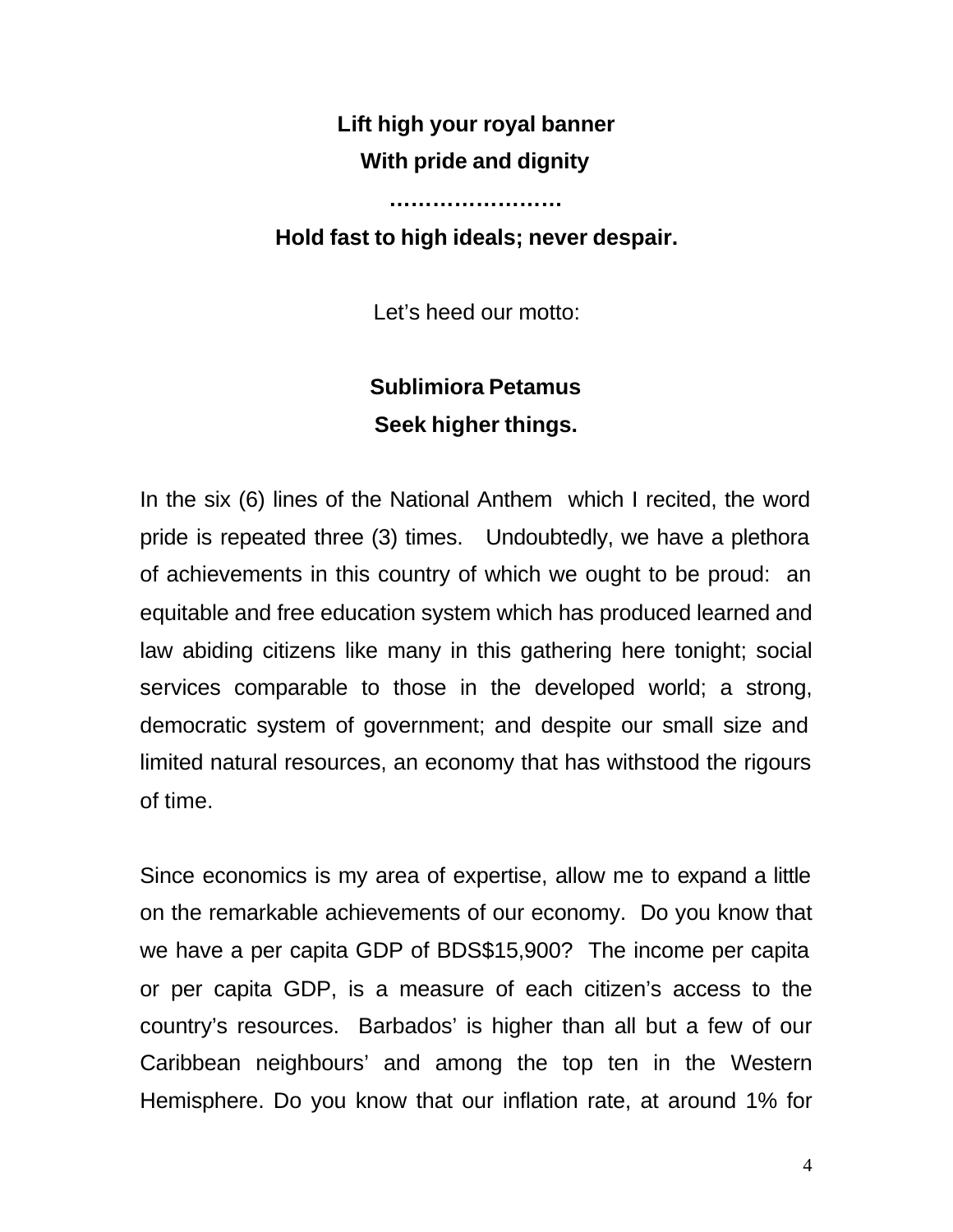several years is extremely low? Do you know that since 1993 this country's economic activity has expanded on average by about 2½ % per year? Do you know that our unemployment rate, which averaged 9.3 percent for 2004, is below to that of Germany which in January this year stood at 12.1<sup>1</sup> percent. Germany, as you may know, is one of the world's economic giants. I reiterate ... these are all attainments of which we should all be proud.

However, as I look around and interact with our young people and even some of our older folks, I fear that many of these gains which we hold so dearly, and which reflect our national pride, could be eroded. Why, you may ask? The answer lies in the many social ills that plague our society: the deviance, the crime and violence that have infiltrated even our schools, the lawlessness and idleness among so many of our most productive citizens, the pervasive bad behaviour and lack of respect for authority and the elderly. This pervasive trend was brought startlingly home recently when an incident of violence in one of our primary schools engaged the attention of our nation.

Only recently I had an experience with a schoolboy about which I still balk. I reproached him for wearing the waist of his pants around his derrière. I stopped him an insisted that he pull it up. He did. The following morning, I saw him again. Would you believe that he was again untidily dressed? On this latter occasion, however, my

 $\overline{a}$ 

<sup>&</sup>lt;sup>1</sup> Carter Dougherty, Jobless rate in Germany Hits Record, International Herald Tribune, http://www.iht.com/articles/2005/02/02/business/gcon.html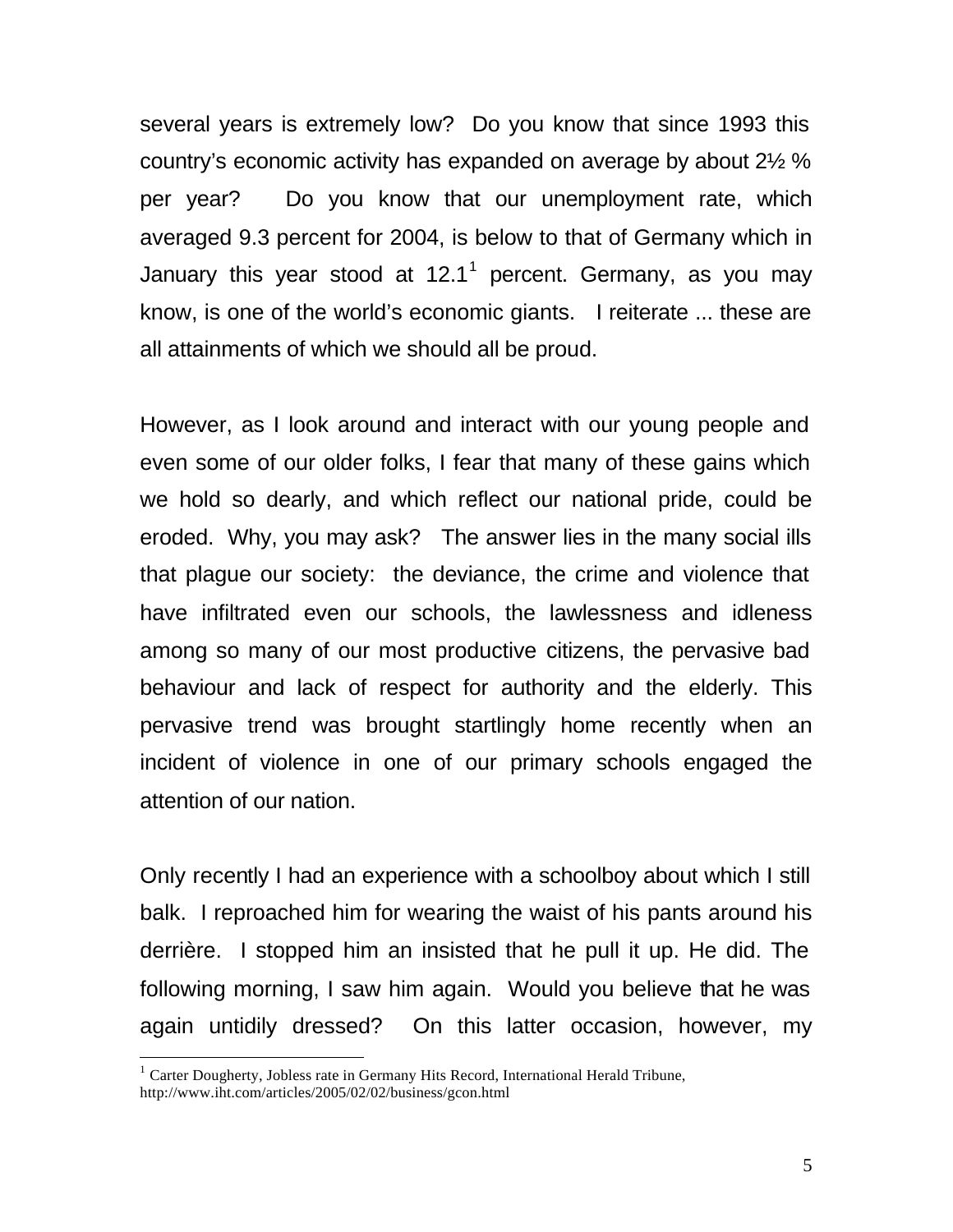attempts to correct him were futile. The youngster simply ignored me. I was dumbfounded at the total disrespect and disregard, which this student demonstrated. When I was his age, respect for my elders was paramount. I would have adjusted my clothing with alacrity, for both my headmaster and my mother would have heard of this infraction and in those days the consequences of being disrespectful were very severe. I conformed!

Lawlessness and disrespect are not confined to the education sector. Everyday we witness the bad behaviour by some road users – both ZR and minibus operators as well as ordinary citizens using private transportation. We hear the impatience and hostility of participants on call–in programmes when their points of view are not universally accepted. We have become a very intolerant society.

I do not have all the answers to cure the ills plaguing our society. However, I opine that each of us in this room, whether or not we are parents, has to contribute to the restoration of the pride about which we sing in our National Anthem and School Anthem. We must recall that what really defines a person or country is how well we rise after falling and we have fallen. (Depeiza's saying)

I am not seeking to absolve parents of their responsibility to discipline their children. They have a critical role to play. They have to be more proactive in instilling positive values and behaviours, by setting the appropriate examples and commanding respect.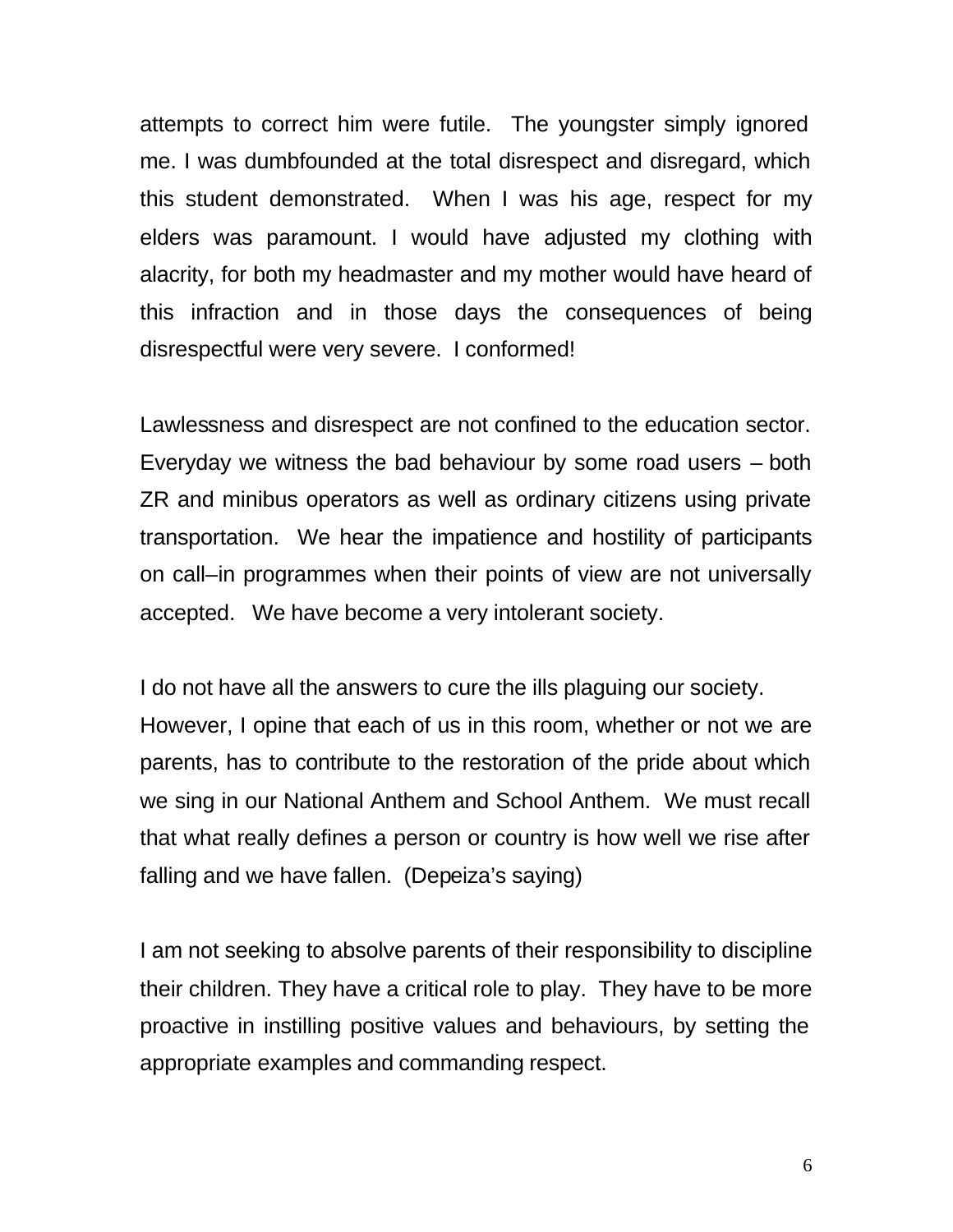Parents' duties notwithstanding, I believe that we in Barbados have a collective responsibility to ensure that this country's youngsters do well. It is in our interest, our children's interest, the country's interest, our institutions' interest and in the interest of those yet unborn. As the Anthem states, we have to be the guardians of our heritage, firm craftsmen of our fate.

My appeal to you is, therefore, to commit to ensuring that as a people, the pride about which we sing so lustily in our Anthem is perpetuated. Former and present teachers, students and ancillary staff of Princess Margaret, let us commit to begin right here at this institution on this the occasion of our fiftieth birthday. I cannot think of a more opportune and critical time, since I believe the ensuing fifty years will present even more deep-rooted challenges.

First, let us be each other's guardian and I suggest that this could best be accomplished by instituting a mentorship programme, so that, persons with the requisite skills can provide guidance for our young people. This guidance does not have to be restricted to social issues, but could embrace economic, historical, or even political ones as well.

Our young people are faced with a daunting array of challenges which, to them, may appear insurmountable. The difficulties include: the scourge of illicit drugs, crime and violence, the ravages of HIV/AIDS, the daunting prospects of limited job opportunities in a globalised world and the fear of having to compete for scarce jobs, not only with fellow Barbadians, but also with their Caribbean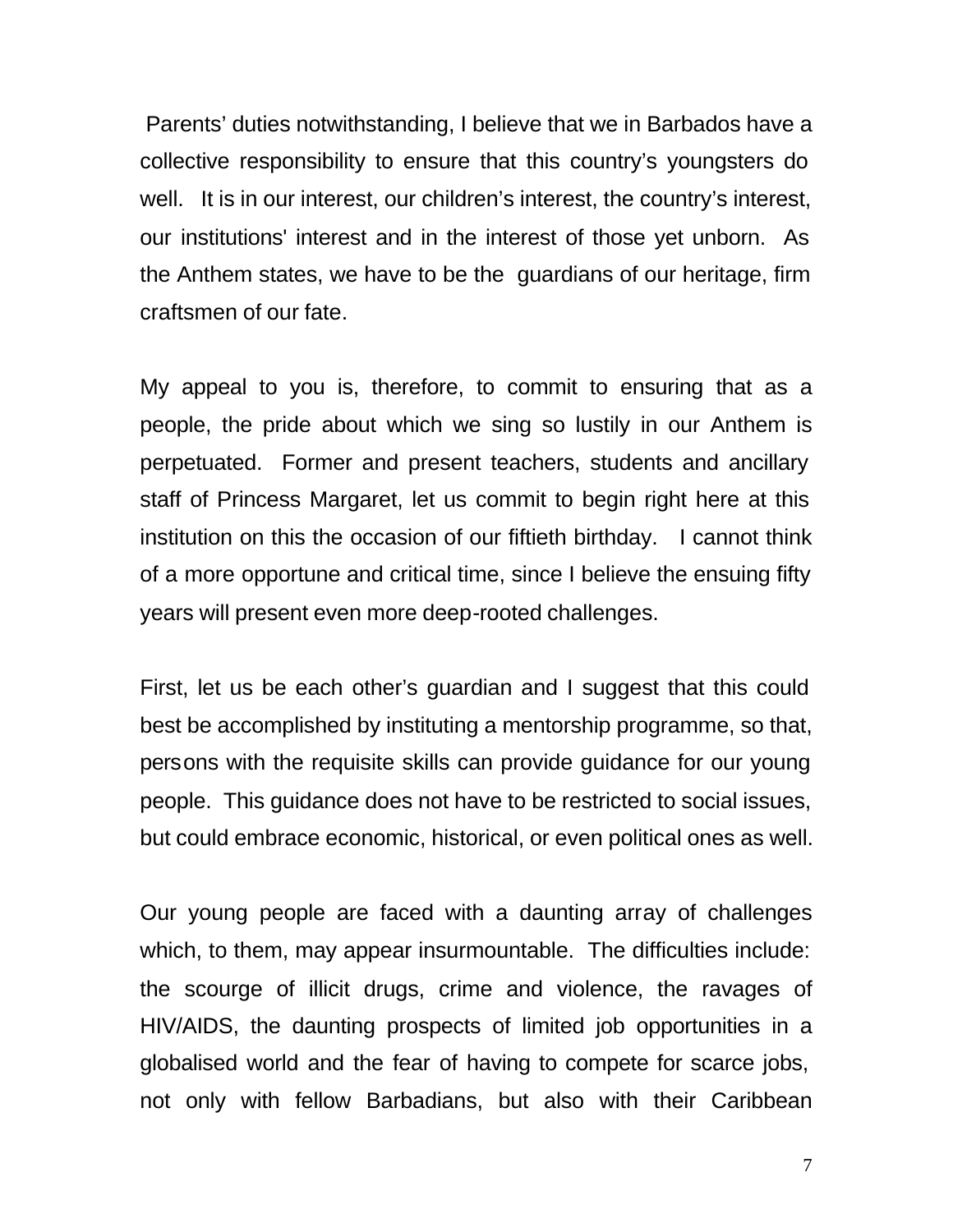neighbours and the world's citizens. They will therefore need guidance in every facet of their lives.

We need to be patient with them, to provide counseling and advice to them. We need to speak with them, and not to them, honestly and openly about issues, about life in general. We cannot be judgmental, but must offer them honest thoughts and opinions, so that mutual learning and growing take place.

You and I as mentors must engender a spirit of entrepreneurship and investment in them. Let us encourage them to reduce the short-term reckless extravagance on consumer goods and brand names, and instead safeguard the future by saving more and investing in bonds, shares, stocks and mutual funds. There exist, a plethora of junior member savings clubs which they can join. This culture of saving and investing must be instilled from a very early age.

Our mentorship programme can be seen as a process of harnessing the latent potential of the young and encouraging them to strive for their goals. Essentially, I see mentorship as a tool to assist in developing the potential of young people to start taking their place in effecting the transformation we need for an equitable Barbados. Let us, therefore, on this the  $50<sup>th</sup>$  birthday of this institution which is responsible for molding thousands of young, impressionable minds, commit to be mentors to students of our alma mater.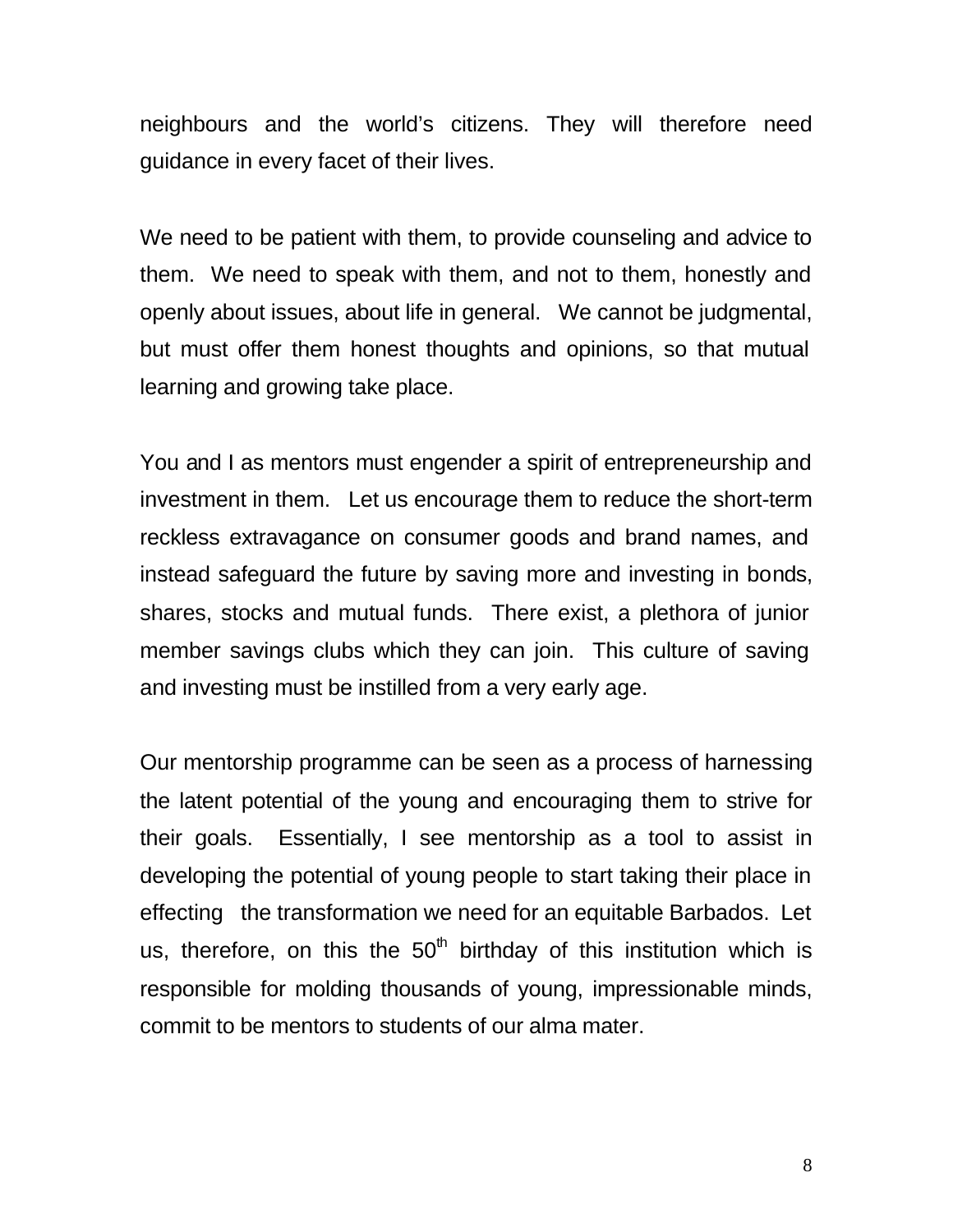Secondly, equally as critical at this juncture of our history is the institutionalizing of apprenticeship programmes. I am aware that many businesses have incorporated such projects into their operations as an indication that they are fulfilling some aspect of their corporate social responsibility, but I believe that more programmes are needed. This may sound idealistic, but I am of the view that all of our students should be exposed to some aspect of work before they enter the job market. Such exposure would be invaluable preparation for the work environment in adulthood, as it would instill in them proper work ethics, demonstrate to them the types of values, behaviours and principles, as well as the levels of productivity and output that are expected of them in the real world.

The need for such apprenticeships becomes much more acute given that a lot of the youth groups and service organizations such as the 4H and Jaycees, which formerly provided young people with similar skills, are now dormant, if not defunct.

I remember that as a teenager, I was very active in youth organizations in which I played football, dominoes, and served as manager. It was there that I improved my interpersonal skills by interacting with comrades of different backgrounds, ages and persuasions. I learnt how to resolve conflict, a technique that is sorely lacking in our society today at all levels. The law courts seem our only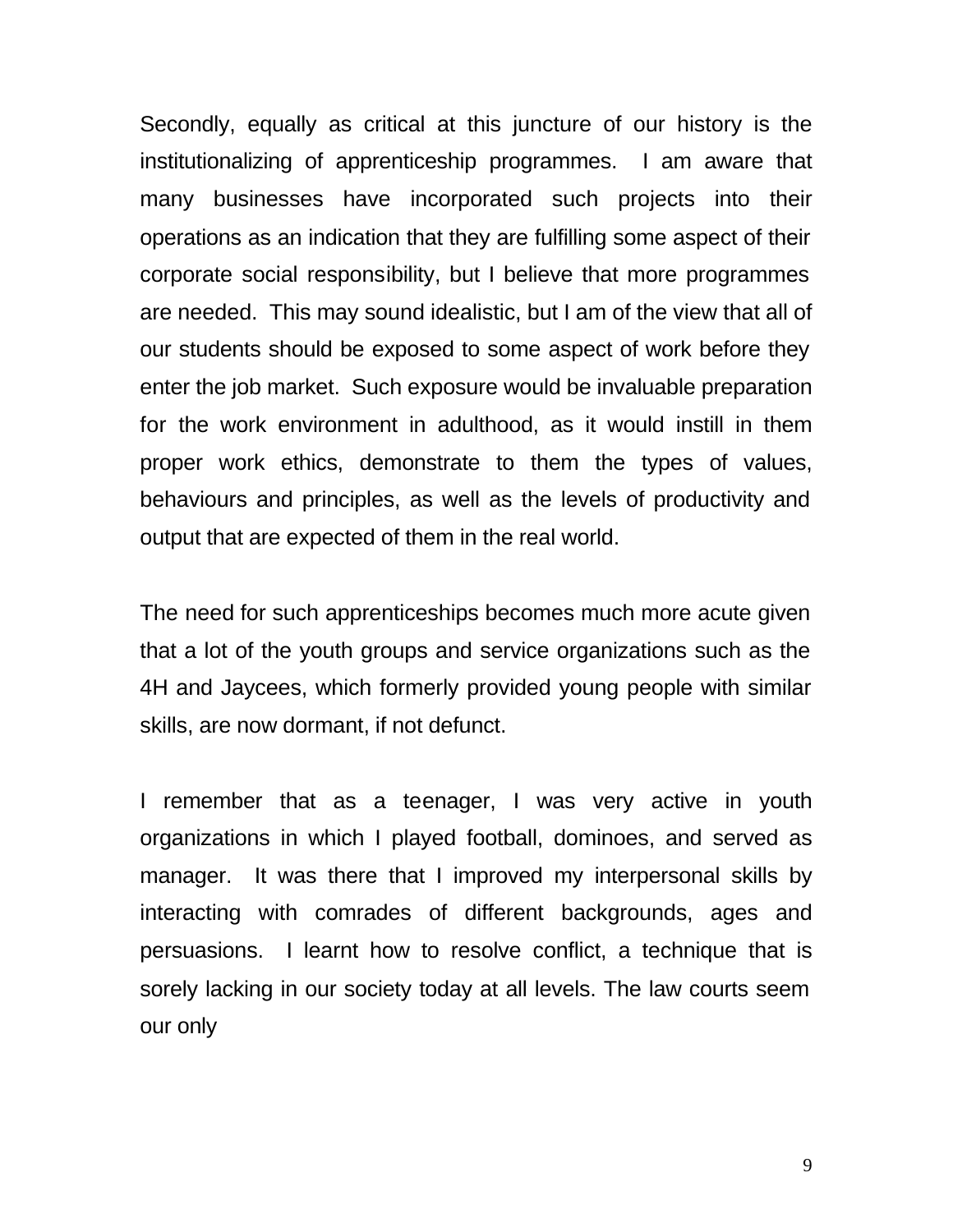recourse. We seem to have forgotten about arbitration, about employing intermediaries, about negotiating, or simply talking things through.

To return, though, to my substantive point, my association with these groups was the first experience in honing my management skills.

Therefore, in the absence of such organisations, I suggest that you in this audience who have businesses or hold influential positions in your organizations ought to encourage more apprenticeships. We have to provide a forum in which our young people can work alongside the experienced and learn from them.

There is a financial cost attached to this suggestion. However, I suggest that apprenticeship programmes would be a lot less costly than simply allowing valuable energies and talents to languish, become disenchanted, add eventually to society's ills and cause irreparable economic fall-out. I am of the firm belief that to allow the deviance and bad behaviour to continue unchecked will erode the high standard of living to which I alluded earlier and of which we are so proud. Again, let us commit to restoring the pride of nationhood.

Thirdly, we can no longer expect government to be the sole financier of our education system. Providing education at the primary, secondary and tertiary level, and soon at the nursery level is a very costly undertaking for a small economy like ours. In many instances,

10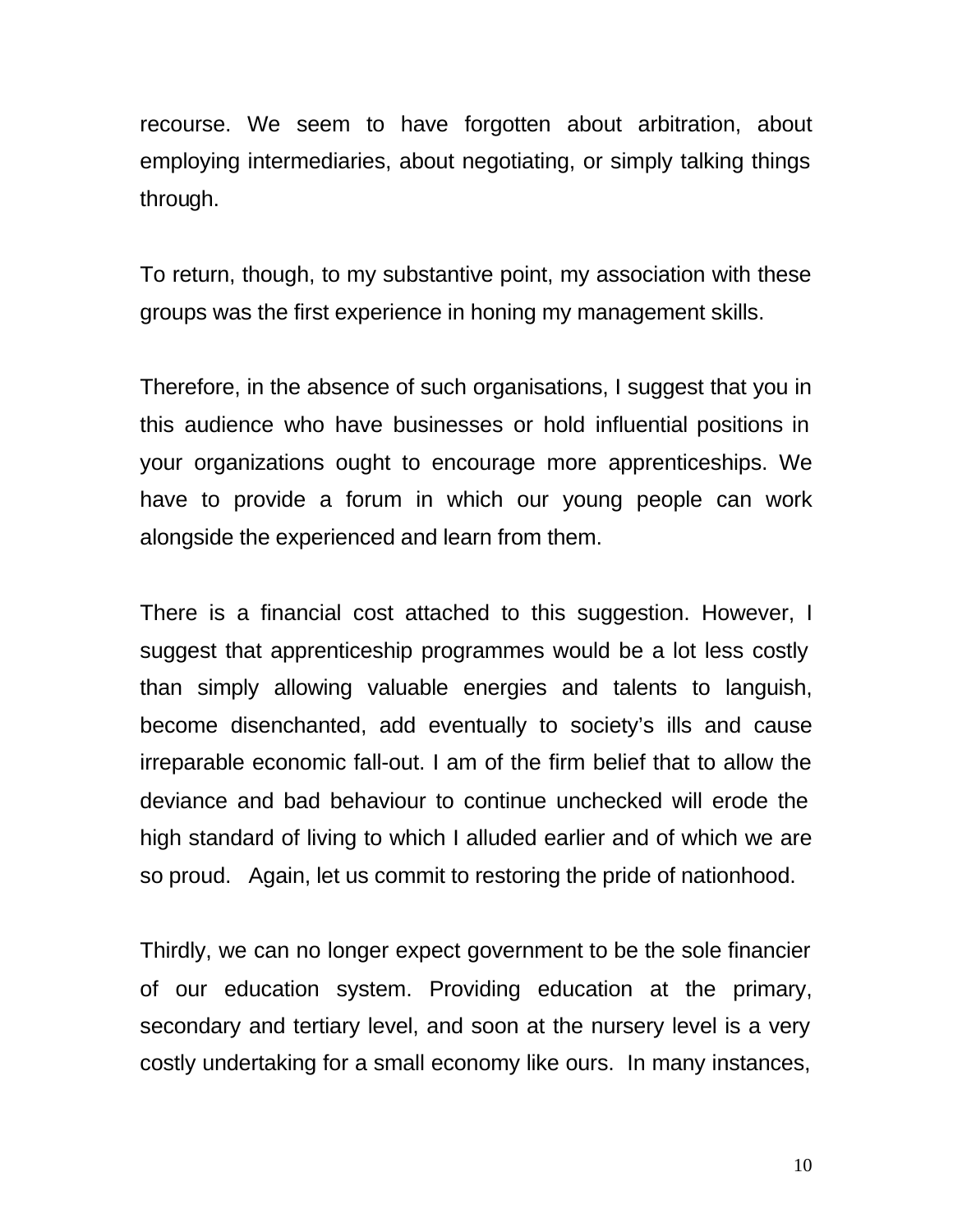this expenditure on education is not enough to cover the general upkeep and maintenance of educational institutions.

The Barbados Government spends about 33.9 percent of its outlays for education on secondary education. While not as high as the average expenditure on education by the world's wealthy countries, Barbados' outlay is considerably higher than that of most developing countries. The percentages for the wealthy and poor nations are 40.1 and 26.8 percent respectively.<sup>2</sup> Compared to other countries this is fairly high, and is likely to increase in the years ahead.

With the high value Barbadians place on education, this trend is likely to continue and to increase. However, with the trend towards increasing costs, the beneficiaries of this most valuable commodity might have to contribute more.

We, the old scholars of this institution have a role to play in that regard. I encourage you to give not only of your time, but also of your finances to make sure that this school maintains its pride of place.

I can hear the rumblings in the audience already. "But we pay taxes," you are probably saying. Yes, I admit that we pay taxes, but I wish to assure you that there are many demands on the public purse, of which education, though it has a high priority, is only one. Government cannot realistically fulfill all of the demands we make on

 $\overline{a}$  $2$  Governor Dr. Marion Williams, Address to the Rudolph Goodridge Memorial Lecture, University of the West Indies, Cave Hill Campus, December 7, 2004